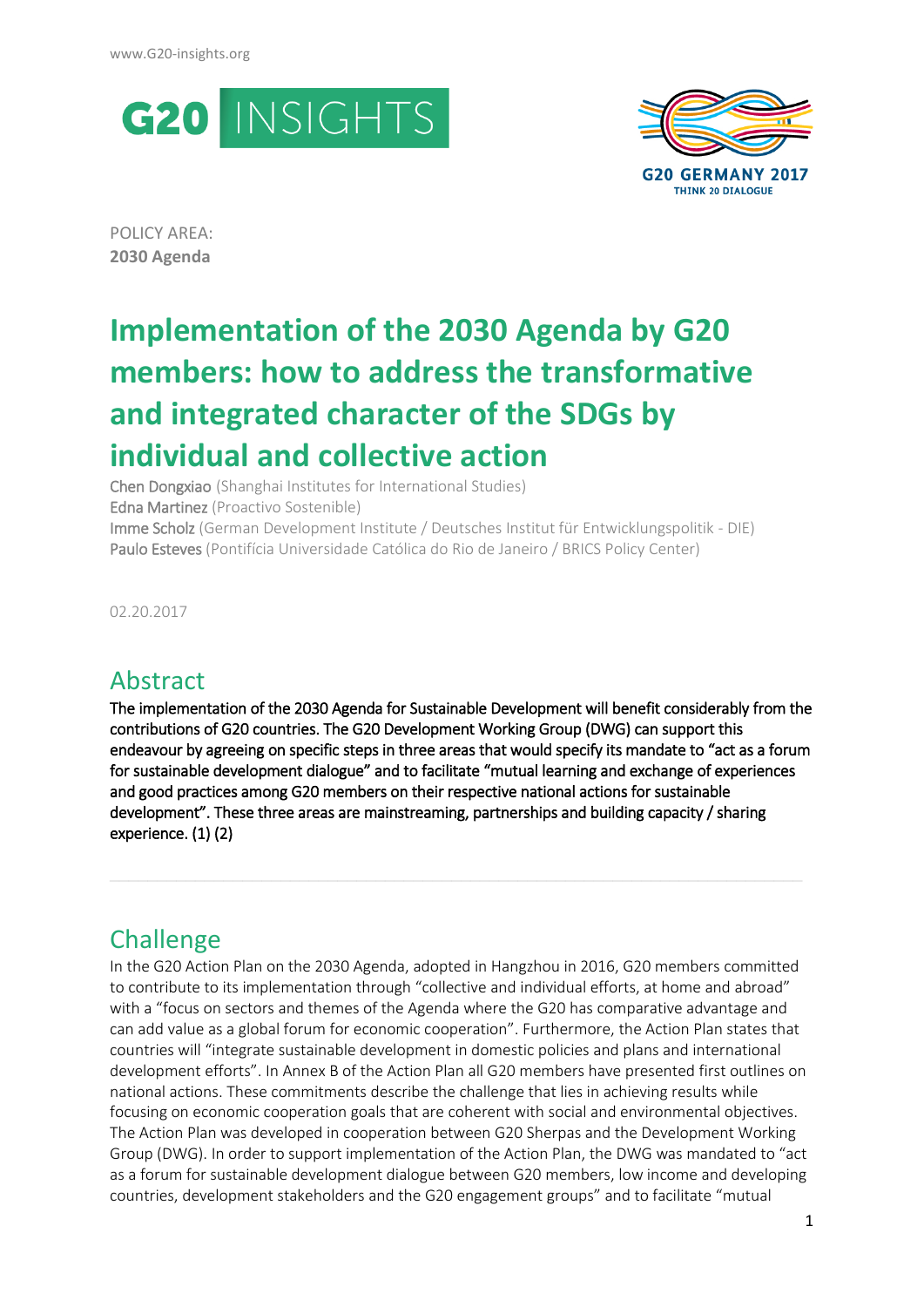learning and exchange of experiences and good practices among G20 members on their respective national actions for sustainable development".

Furthermore, the DWG committed to conduct Annual Progress Reports and a Comprehensive Accountability Report every three years. These reports would cover G20's collective actions, and its working groups and workstreams.

The recommendations in this policy brief pursue two interconnected aims: (i) to support the G20 in its ambition to contribute to sustainable development in all it dimensions in a balanced and integrated manner, and (ii) to support the DWG to fulfill its mandate with a view to the Hangzhou Action Plan. We group our proposals in three areas that we consider important: mainstreaming, partnerships and building capacity / sharing experience.

**\_\_\_\_\_\_\_\_\_\_\_\_\_\_\_\_\_\_\_\_\_\_\_\_\_\_\_\_\_\_\_\_\_\_\_\_\_\_\_\_\_\_\_\_\_\_\_\_\_\_\_\_\_\_\_\_\_\_\_\_\_\_\_\_\_\_\_\_\_\_\_\_\_**

### Proposal

#### **Proposal 1: Intensify and facilitate the mainstreaming of the SDGs**

As G20 members are very diverse countries, mainstreaming the implementation of the 2030 Agenda both domestically and in forums and organizations of international cooperation will be very helpful for promoting individual and collective actions towards implementation.

#### Adopt a whole-of-government approach

The G20 should underscore this approach in its collective activities and encourage all its members to adopt this approach in their respective national action plans. A whole-of-government approach can advance SDG implementation domestically by virtue of robust institutions and effective participation of all sectors of society on the one hand and improve the governance of global development cooperation by promoting international cooperation across policy fields and building global partnerships on the other. This approach considers vertical coordination between all layers of governance (central/federal as well as regional and local) as key for the process of implementation, together with horizontal coordination between different policy fields (3)(4). In this way, implementation strategies are more likely to be synergetic, to enable effective participation of all sectors of society and to provide the necessary resources, including making proper investments that boost prosperity, promote transparent, accountable and sustainable public procurement and investment in innovative technologies such as renewable energies. A whole-of-government approach also helps to improve risk management (5), promote international cooperation and carry out comprehensive oversight reviews of national implementation.

#### Pursue the systemic alignment of strategies

In drawing up their national action plans, G20 members should align their policy objectives and strategies with the 2030 Agenda both horizontally and vertically. Members should integrate the 17 sustainable goals and 169 targets of the 2030 Agenda, according to their specific conditions, into national mid- and long-term development strategies and create synergy and complementarity between international agendas and domestic strategies. Local development plans should be brought in line with national/federal governments' plans for 2030 Agenda implementation. At the same time initiatives at the regional and local level could and should be "labs" setting innovative and creative examples that will also inform national strategies.

#### Achieve cohesion between G20 collective action and national priorities

While formulating national plans, G20 members should identify areas to be prioritized in fulfilling the sustainable development goals, taking into account the 15 priority areas (Sustainable Development Sectors, SDS) laid out in the collective action plan as well as different national conditions, which will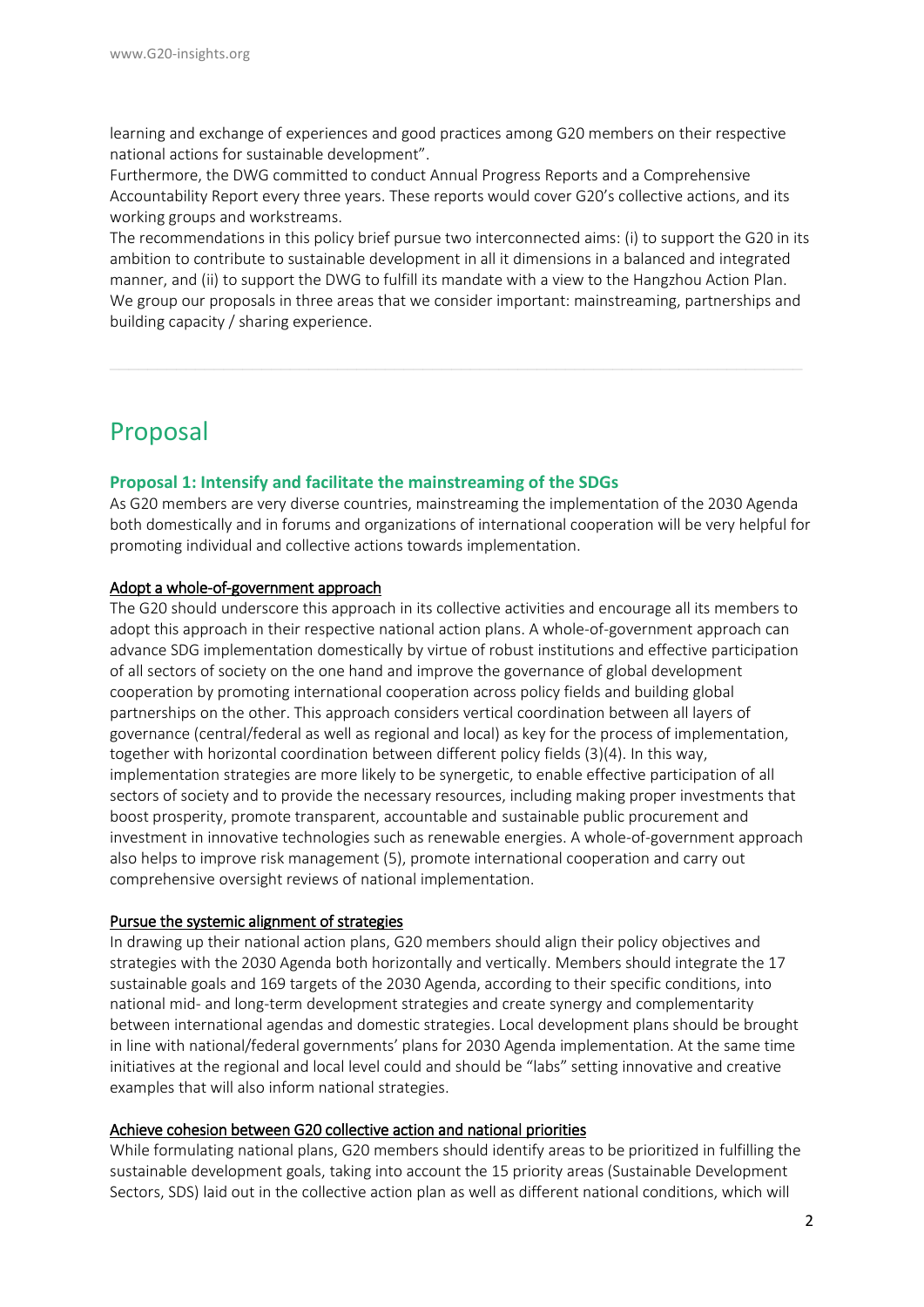contribute to the comprehensive implementation of the 2030 Agenda. As the collective action plan is open to updates, each G20 summit could present new actions or revise existing ones. Focusing on the right priorities will not exclude the other sustainable development areas as specific priorities will bring general progress on the whole.

We recommend that the G20 invest in describing the mechanisms by which the Sustainable Development Sectors will contribute to the SDGs that each SDS targets. This description shall also refer to how negative effects on other SDGs will be avoided and to what monitorable SDG objectives can be expected from the SDS work streams the G20 promotes (e.g., how would the global infrastructure connectivity alliance advance sustainable development in its three dimensions and to which SDGs will it contribute).

Collective actions under the 15 SDS should be specified at the Hamburg summit. They should adopt a balanced approach towards the three dimensions of sustainable development (economic, social and environmental) and specify contributions towards the environmental dimension as well as the social dimension (as recommended in the joint statement for open and inclusive societies by the chairs of all G20 Engagement Groups). (6)

#### **Proposal (2) Build dynamic and enduring partnerships between all stakeholders**

Building alliances is at the core of the means of implementation for the 2030 Agenda, partnerships within and among countries to "free humanity from the tyranny of poverty and want and to heal and secure our planet" (Preamble of the 2030 Agenda). It is important to establish a framework that enables enduring partnerships, through participation, transparency and accountability. Regional and local governments play a crucial role in linking key stakeholders in territorial development. They are a key part of public administration and draw their mandate from their regional and local democratic accountability and from working on the front line, close to citizens and communities. Civil society organizations, the private sector, and academic organizations are key actors for the implementation of SDGs and their partnership with regional and local governments should be enhanced.

#### Establish innovative and effective partnerships

SDG 17 demands all countries and all stakeholders (private sector, civil society organisations and academia) to work together to implement the 2030 Agenda and its SDGs. As these goals are interlinked and require integrated approaches for implementation, cross-sectoral and multistakeholders partnerships at every level are an adequate instrument for achieving the SDGs. The G20 should encourage its members to engage in multi-stakeholder partnerships, including public-private partnerships (PPP). Moreover, the DWG should start to work on standard-setting, e.g. by elaborating SDG-related standards for PPPs, emphasizing its developmental component, and on specific review and oversight procedures in order to promote peer learning on such partnerships within the G20 and between members and non-members. Innovative and effective multi-stakeholder partnerships that enable capacity building and technology transfer should be greatly encouraged.

#### Work on a common understanding of CBDR 2.0

Although the 2030 Agenda reaffirmed "all the principles of the Rio Declaration on Environment and Development, including, inter alia, the principle of common but differentiated responsibilities, as set out in principle 7 thereof" (para 12) it remains a controversy as to whether the principle of Common but Differentiated Responsibilities should serve as a principle for the implementation of the 2030 Agenda and how it should be understood (or adapted). We believe that the G20 should engage in fostering a common understanding of CBDR 2.0 as this will contribute substantially to more equal and balanced global partnerships for development among G20 members and beyond. Specifically, all countries have the common responsibility of implementing the 2030 Agenda at home. Highlyindustrialized countries have additional responsibility for facilitating international cooperation towards this purpose. This includes their commitment of devoting 0.7% of gross national income to official development assistance. Newly-industrialized countries and middle-income countries should commit to nationally determined contributions for international cooperation that supports SDG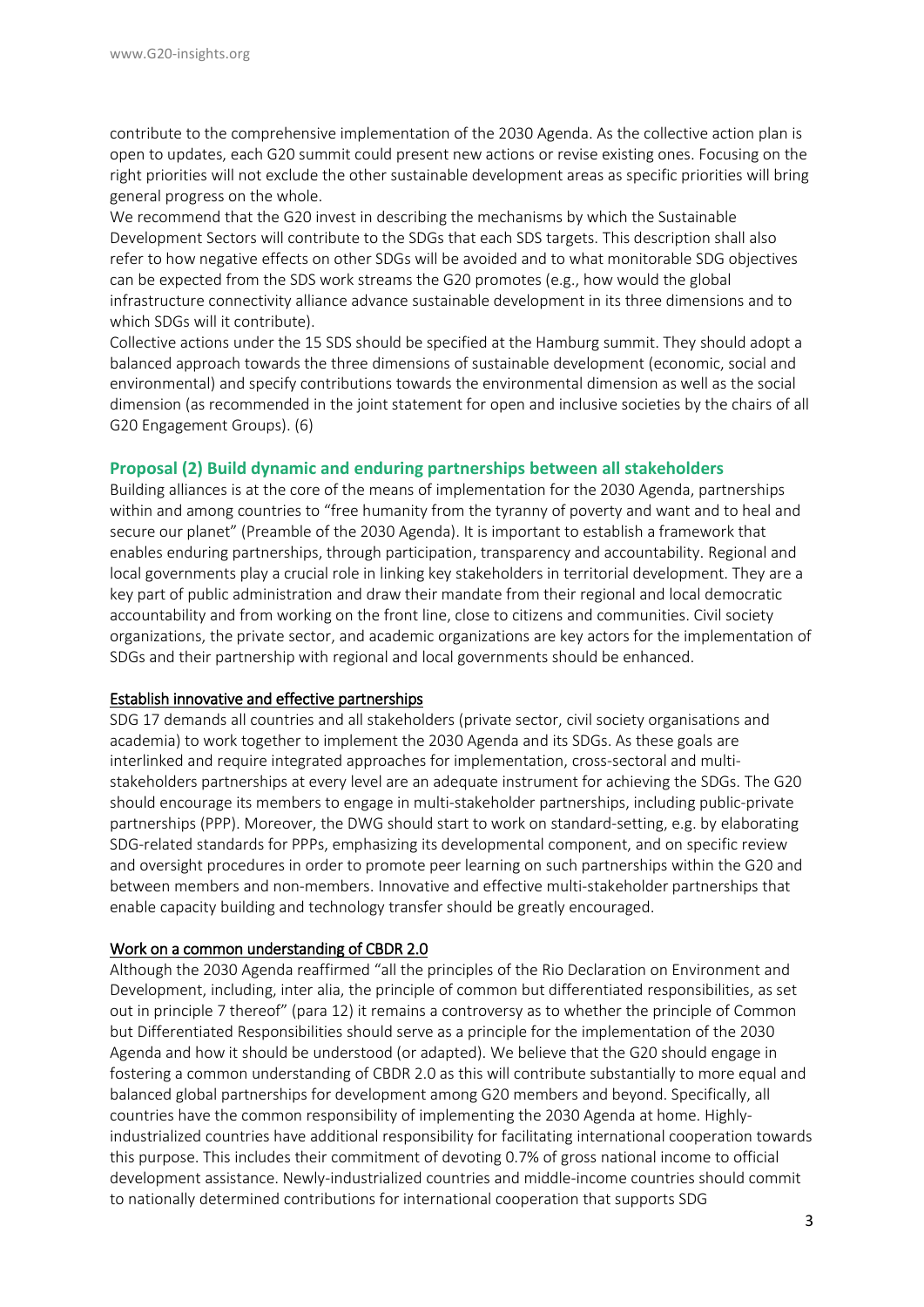implementation, applying the Intended Nationally Determined Contributions (INDC) principle, introduced in the context of the Paris Agreement, to the 2030 Agenda. Least-developed countries should step up mobilization of domestic resources and ensure that aid flows contribute to achieving SDG targets. In addition, in building global partnerships, experience and knowledge sharing should be encouraged to promote South-South, South-North, and North-North cooperation and make the best of comparative advantages so as to help developing countries to build up capacities.

#### **Proposal (3) Build up a framework and institutional capacities for SDG implementation**

Positive experiences with implementing the SDGs should be shared among G20 members, especially with a view to monitoring and evaluation. Experience sharing is also important regarding the accountability not only of governments but also of other stakeholders that contribute to implementation, such as parliaments, the private sector, NGOs, universities, and think tanks. Finally, given the G20 countries' position within the multilateral system, G20 members should commit towards a programmatic alignment of multilateral organizations, including multilateral development banks and the IMF, with the requirements of the 2030 Agenda.

#### Raise public awareness on the SDGs

Governments should invest in explaining to the public the significance of the SDGs for both national and international action towards improving wellbeing and protecting the natural foundations of life. An improved awareness and understanding could increase the legitimacy for policies that make reference to the SDGs and strengthen accountability. This could be done in cooperation with civil society, but government involvement is crucial.

#### Introduce a timetable for national plans

All G20 members need to clarify their individual timetables respectively on working out their national action plans. In Annex B of the Action Plan all G20 members have presented first outlines on national actions. They should commit to update these outlines by the 2018 G20 Summit. The DWG should prepare a template for this. In addition, six G20 members presented a voluntary national report at the HLPF (plus two further EU member states) already in 2016; for 2017 six additional G20 members have volunteered for reporting. (7) This leaves seven G20 members who have not declared yet when they will report. (8) The G20 as a whole should agree that all members at least start working on their national action plan in the year of 2017 and commit to report at the High-Level Political Forum (HLPF) in 2018 in order to reaffirm their commitment to the 2030 Agenda and to inject energy into the implementation process around the world. These national action plans should cover all SDGs and the three dimensions of sustainable development, along with a monitoring plan. In addition, G20 countries should remain engaged in the reporting process in order to manifest leadership by example and maintain the momentum of reporting and learning.

#### Elaborate a comparable performance review

The G20 Summit should give the DWG a mandate to work out a performance review system for the implementation of the 2030 Agenda by the G20. Such a review system could (i) help to increase coordination between the DWG and other G20 working groups regarding mainstreaming development issues, and (ii) contribute to the Annual Progress Reports and the Comprehensive Accountability Report of the DWG. The performance review system could establish a process for review and selection of specific successful policies, programs or projects which are innovative, sustainable and replicable. These policies, programs and projects could be documented and shared as SDG Solutions within a DWG knowledge platform, and thus enable knowledge sharing within and beyond the G20. The review system could benefit from both the work of the OECD on measuring distance to the SDGs and targets and the work of the United Nations Development System (UNDS) as well as the HLPF review process.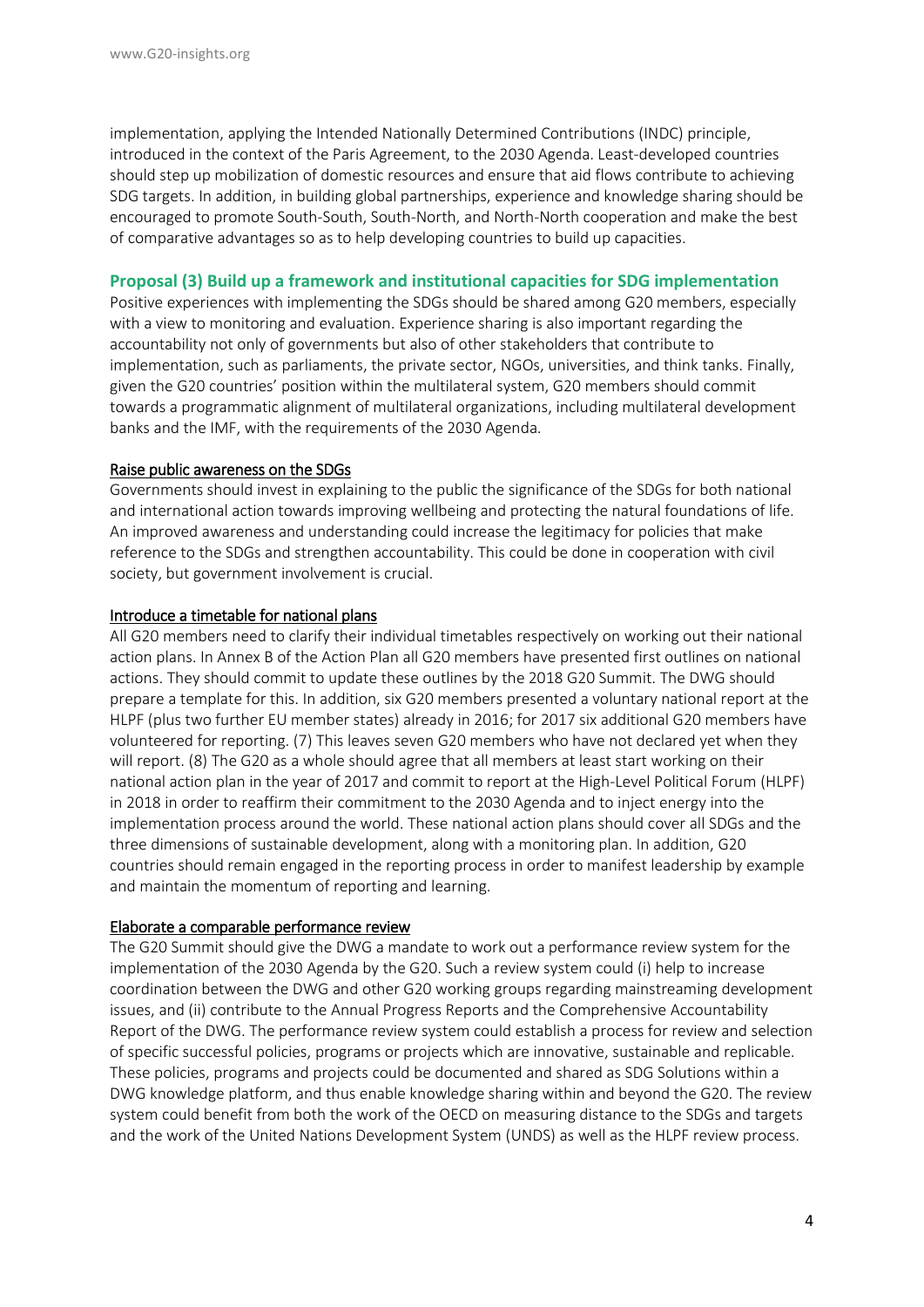#### Build an evaluation agenda

The G20 should call its members to ensure two main issues: first, the evaluability of all SDG-related policies and major programmes when designing and formulating national interventions, and second, evaluation of action plans performance (as stated above) and impact of national policies towards SDGs. This will allow for sharing lessons learned among countries and across sectors, and nurture the global development community with fresh findings and knowledge. (9)

The United Nations Evaluation Group (UNEG) can promote and facilitate principles for sound evaluation among G20 members. The G20 members are encouraged to work with the UN to elaborate a set of criteria & indicators to monitor the impact of individual and collective action by G20 members, at national and international levels, and to develop a list of less and better indicators than currently agreed. A set of indicators to assess the impact of financial flows upon SDG implementation outcomes would also be helpful, as well as work on standards for measuring adequate contributions to global public goods for different country groupings.

#### Embed the 2030 Agenda in development finance institutions

The G20 should promote a dialogue between national development banks in order to establish a common approach for the implementation of the SDGs, as well as to promote knowledge sharing and identify best practices. Furthermore, given the G20 countries positions within Multilateral Development Banks, the DWG should set up an agenda for the adoption of SDG related standards and policies. (10)

#### Support and reform the UN Development System

The G20 should encourage its members to tap into the UN Development System when formulating their national action plans. UNDS is playing a key role in facilitating implementation in multiple ways, such as acting as a facilitator, catalyst and bridge-builder, helping drafting the national action plan, setting up the national GTI, as well as helping to objectively assess the performance, and the domestic and international impacts of national action. In this context, the G20 should acknowledge the indispensable role of the UN Development System in implementation and promote a dialogue among its members envisaging a common agenda for reforming and strengthening the UNDS, in order to adjust the institution to the challenges posed by the 2030 Agenda (11). Furthermore, being an important forum for global economic governance, the G20 should also strengthen coordination with the UNDS in implementing the 2030 Agenda.

### References

1. The content of this policy brief is the responsibility of the authors. We thank for helpful discussions with the members of the task force and specifically for comments by: Ram Upendra Das (Research and Information System for Developing Countries (RIS), India), Rainer Thiele (Institute of the World Economy (IfW), Germany), Manuel Montes (South Centre), Ali Mehdi (ICRIER, India), Nancy Alexander, Heinrich Böll Foundation, USA), Iliana Olivie (Research Institute El Cano, Spain), Mehmet Arda (EDAM, Turkey), Alejandra Kern (Universidad Nacional de San Martín / CARI, Argentina), Gala Diaz Langou (CIPPEC, Argentina), Céline Charveriat and Konar Mutafoglu (IEEP, Belgium).

2. The T20 Task Force on 2030 Agenda for Sustainable Development is co-chaired by Imme Scholz (DIE, Bonn, Germany), Chen Dongxiao (SIIS, Shanghai, China) and Jann Lay (GIGA, Hamburg, Germany). The T20 Task Force on the 2030 Agenda drafted policy briefs on three systemic questions related to the implementation of the 2030 Agenda that underline its innovative features, and that are also in the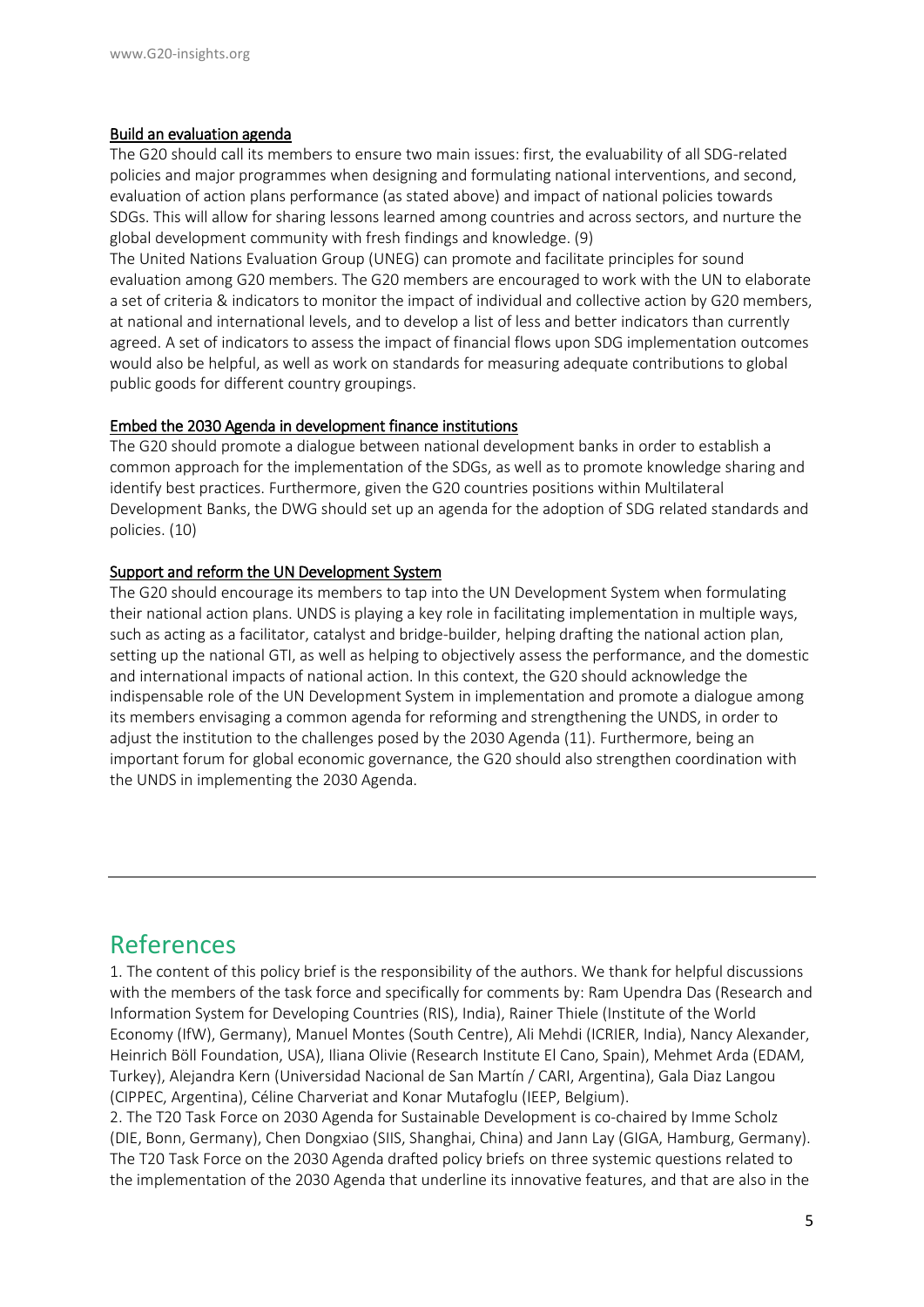focus of the G20 when driving forward implementation and specification of the Action Plan: The implementation of the 2030 Agenda in G20 countries, policy coherence and the role of international cooperation. Members of the task force are: …. (to be completed, > 60 members from ca. 20 countries).

3. O'Connor, D. / J. Mackie / D. van Esveld / H. Kim / I. Scholz / N. Weitz (2016): Universality, integration, and policy coherence for sustainable development: early SDG implementation in selected OECD countries, [http://www.die-](http://www.die-gdi.de/uploads/media/Universality_Integration_and_Policy_Coherence_for_Sustainable_Development_Early_SDG_Implementation_in_Selected_OECD_Countrie.pdf)

gdi.de/uploads/media/Universality Integration and Policy Coherence for Sustainable Developmen [t\\_Early\\_SDG\\_Implementation\\_in\\_Selected\\_OECD\\_Countrie.pdf](http://www.die-gdi.de/uploads/media/Universality_Integration_and_Policy_Coherence_for_Sustainable_Development_Early_SDG_Implementation_in_Selected_OECD_Countrie.pdf)

4. OECD (Organisation for Economic Co-operation and Development); UNDP (United Nations Development Programme) (2002): Sustainable development strategies. A resource book. London: Earthscan; Scholz, Imme (forthcoming) National strategies for sustainable development between Rio 1992 and New York 2015, in: M. von Hauff / C. Kuhnke (eds.) Sustainable Development Policy: A European Perspective (Routledge Studies in Sustainable Development)

5. Nilsson, Mans / Dave Griggs / Martin Visbek (2016) Policy: Map the interactions between Sustainable Development Goals, in: Nature 2016 Jun 15; 534(7607):320-2. doi: 10.1038/534320a 6. G20 Engagement Groups: Statement for Open and Inclusive Societies, February 2017, http://www.die-

gdi.de/fileadmin/user\_upload/pdfs/dauerthemen\_spezial/G20\_Engagement\_Groups\_Statement\_for Open and Inclusive Societies final 16.02.2017.pdf

7. In 2016, China, France, Germany, Korea, Mexico and Turkey (plus Estonia and Finland from the EU) reported at the HLPF; in 2017, Argentina, Brazil, India, Indonesia, Italy, and Japan are on the HLPF list (plus Denmark, Luxemburg, The Netherlands, Portugal and Sweden from the EU).

8. G20 countries that have not yet indicated interest in reporting at the HLPF are Australia, Canada, Russia, Saudi Arabia, South Africa, the UK and the US.

9. Wilton Park Conference Report (2016) Tracking development progress and evaluating development partnerships in the post-2015 era, December 2016, WP1504

10. More specifically, proposal 5 of the Policy Brief "Reforming international cooperation towards transformative change" recommends the "adoption of SDG-related standards and policies" by multilateral development banks and the IMF as well as the elaboration of "strategies to harness the potential of the financial markets in financing sustainable development. Furthermore, as MDBs are emphasizing the need of strengthening national systems to cope with socio-environmental standards, the G20 should set up an agenda for the adaptation of national systems as SDGs enablers."

11. UN (2016) ECOSOC Dialogue on longer-term positioning of UN Development System in the context of the 2030 Agenda for Sustainable Development. Findings and Conclusions, ITA Working Paper

# Implementation Overview

The G20 countries and the G20 Development Working Group can support the implementation of the 2030 Agenda by agreeing on specific steps in three areas:

- Mainstreaming: adopt a whole-of-government approach, achieve cohesion between G20 collective action and national priorities
- Partnerships: engage systematically and transparently with civil society, business and academia; elaborate SDG-related standards for public-private partnerships; invest in common understanding of CBDR 2.0
- Building capacity / sharing experience: establish a performance review system; build an evaluation agenda, together with the UN; embed the Agenda in development finance institutions and support the reform of the UN Development System